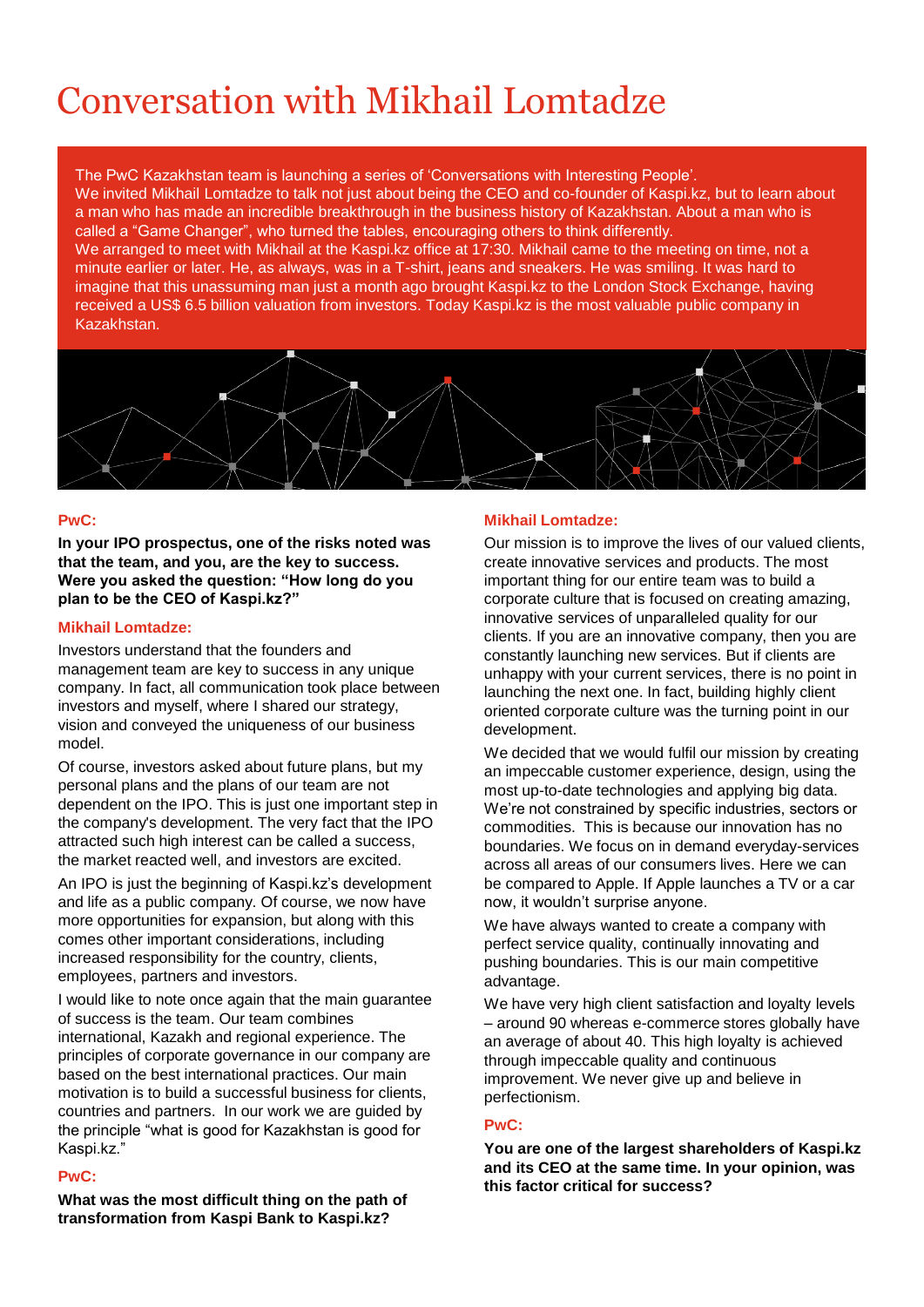## **Mikhail Lomtadze:**

Our team is the key to our success. The fact that we have the most incredible team is proven by the results. IPO success and financial success are the result of the work of the team who evere day creates value for clients, partners and the country. My task was to position our strategy correctly and convey the uniqueness of the business model, draw comparisons with other markets and companies. This is what was important in the IPO process as well.

Before coming to Kazakhstan, when I was evaluating companies, we needed to see not beautiful presentations, but the personal qualities of the management team and the team's ability to achieve success in the future. note PwC: 2002 - 2004: Investment Project Manager at Baring Vostok Capital Partners, 2004 - 2016: Partner at Baring Vostok Capital Partners).

Whenever I considered investing, I had to draw one important conclusion: "Am I ready to invest in this team or not?" Next, I needed to consider the ability of the management team to create value. If it is a large corporate organization, then most likely the data can be drawn up from the history and reporting of the company itself. If it is a start-up, then it is necessary to assess the business model, the maturity of the people working on this start-up, and their previous experience.

#### **PwC:**

#### **Do you have disagreements in your team and how do you resolve them?**

#### **Mikhail Lomtadze:**

We argue often, but our disputes are always about business and around products, no politics. It is not customary for us to sit and listen to long reports. We are working to launch a cool, innovative service that will improve the lives of our clients. We make every product for ourselves, our friends, or family members.

We can make mistakes. But we know how to quickly correct our mistakes and make improvements. I don't remember firing an employee because of a mistake. A person who does not make mistakes does not learn anything. Of course, if a person constantly underperforms, this is completely different. We have developed such a culture, and this has greatly influenced the quality of people in our team. All of our employees have a lot of motivation and desire to create awesome products.

#### **PwC:**

## **Since we're talking about motivation. What do you set for your employees – KPIs or goals?**

## **Mikhail Lomtadze:**

We are primarily a product company, that is, we are focused on creating high quality products and services. From the creation of a service through to the customer's experience using it. Almost no one has financial goals or KPIs. We do not say: "make a product and reach a sales target" or "we don't have a budget for

that this year." If the product brings value to our clients and partners, we will make it.

At the same time, everyone understands that any product needs to be significant, so as to be used by lots of people (far more than 10,000 people). Our strategy is built mass products and services that meet the daily needs of our clients. We also know how to say "no" to ideas that will not create value.

#### **PwC:**

**As far as I remember, you have lived in Kazakhstan for 14 years. Who supported you and believed in your ideas, plans, never doubted you throughout your entire path to the success of Kaspi.kz?**



Kaspi.kz

#### **Mikhail Lomtadze:**

Slava! Vyacheslav Kim (PwC ed. note: Vyacheslav Kim, Co-founder and Chairman of the Board of Directors of Kaspi.kz).

If it wasn't for Vyacheslav, his faith, friendship, support and joint work, none of this would have been possible. From the very beginning, 14 years ago, we believed in each other, decided to become partners and establish a cool company that we could be proud of. We didn't even formalize the partnership between us on paper until the very last moment. This is only possible when there is complete trust and chemistry.

Of course, at all stages of my life, there were important people that influenced me. In Georgia, these are my parents and my business colleagues. My classmates and professors at Harvard Business School. My partners and colleagues at Baring Vostok. As you noted, I have been in Kazakhstan for 14 years already – and this period is almost my entire professional life. All this time Vyacheslav Kim has always supported me and stood by me.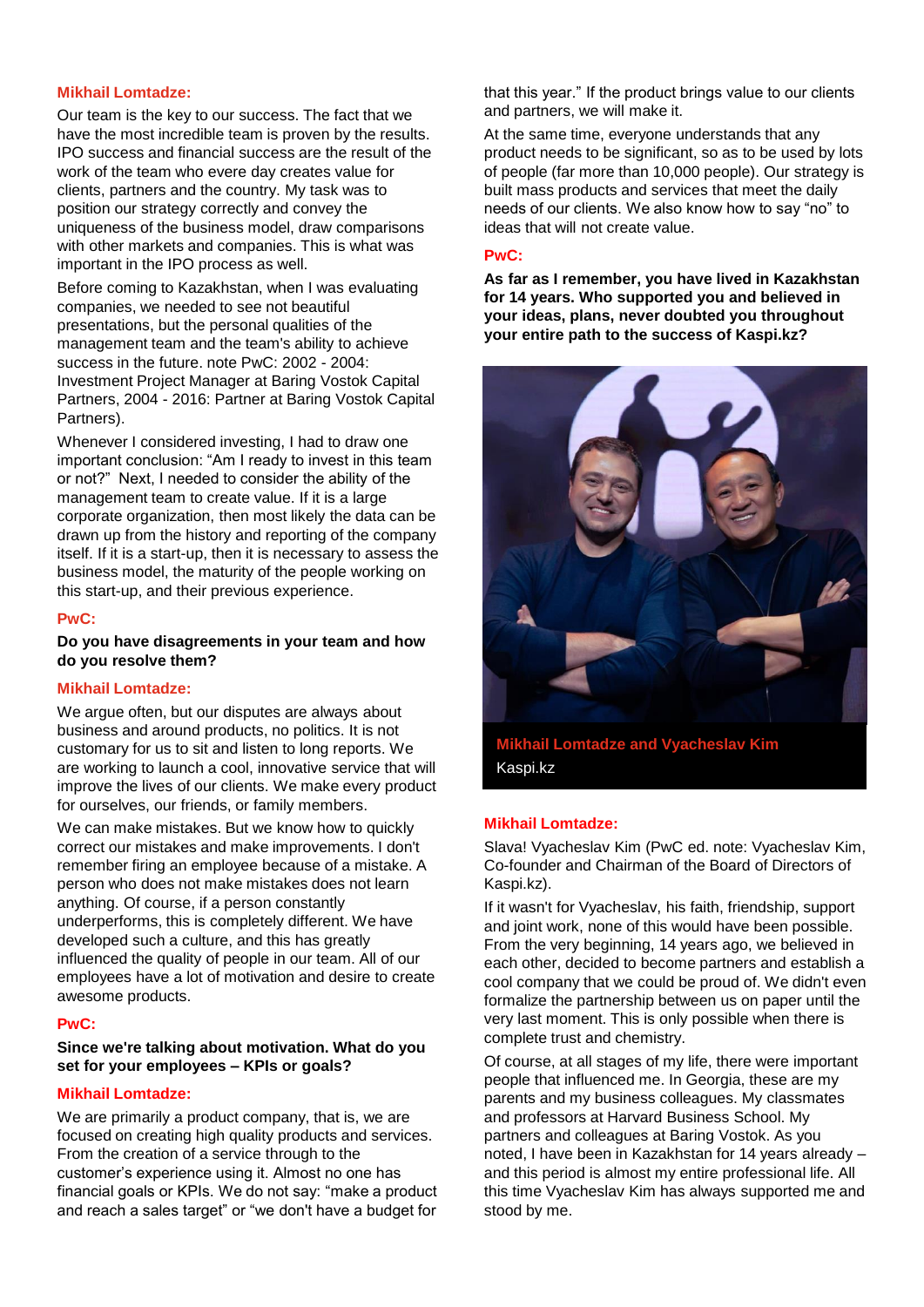

## **PwC:**

## **Are there any barriers, in your opinion, that could hinder the rapid growth of Kaspi.kz's business?**

#### **Mikhail Lomtadze:**

Speaking about our mission, we have almost no restrictions in terms of ideas and there are many opportunities. We are at the beginning of the journey. The penetration of digital services is still quite low, and the potential is huge. Everyone has a smartphone, but not all everyday needs can be performed from your phone yet. This is an opportunity for us and we will keep developing new services.

For example, this year we are planning to launch Kaspi Travel, for online airline ticket purchases, on the Santufei platform that we recently acquired. We have brought in a talented team that are ready to build the largest online ticketing platform and other travel services.

Digital services improve living standards by being convenient and time-saving. A person solves daily tasks quickly and easily from the screen of their smartphone. Availability of online services makes the world around us more accessible. Happy and content users is good for us. This approach is the basis of our strategy and our mission.

The quarantine due to COVID-19 helped us gain useful experience. Our primary aim was to help the population, partners and the state. We were able to quickly develop technological functionality and bring targeted social assistance to more than 4.5 million people. Every 2 out of 3 money transfers took place with our help and with the help of the Kaspi.kz Super App. We also strengthened the e-commerce platform by making delivery completely free, enabling our partner merchants to sell online with delivery.

## **PwC:**

## **When you decided to IPO, was the success of Kaspi.kz the only important matter to you?**

#### **Mikhail Lomtadze:**

We had to convince a large number of investors and investment funds in the future of not only our company, but also of the country and the region as well. They will now look at other investment opportunities that exist in Kazakhstan and other Kazakhstani public companies. We have paved the way for new Kazakhstani businesses; there is already a "fan club" of investors willing to invest in Kazakhstan.

# **PwC:**

#### **Where are you planning to expand to?**